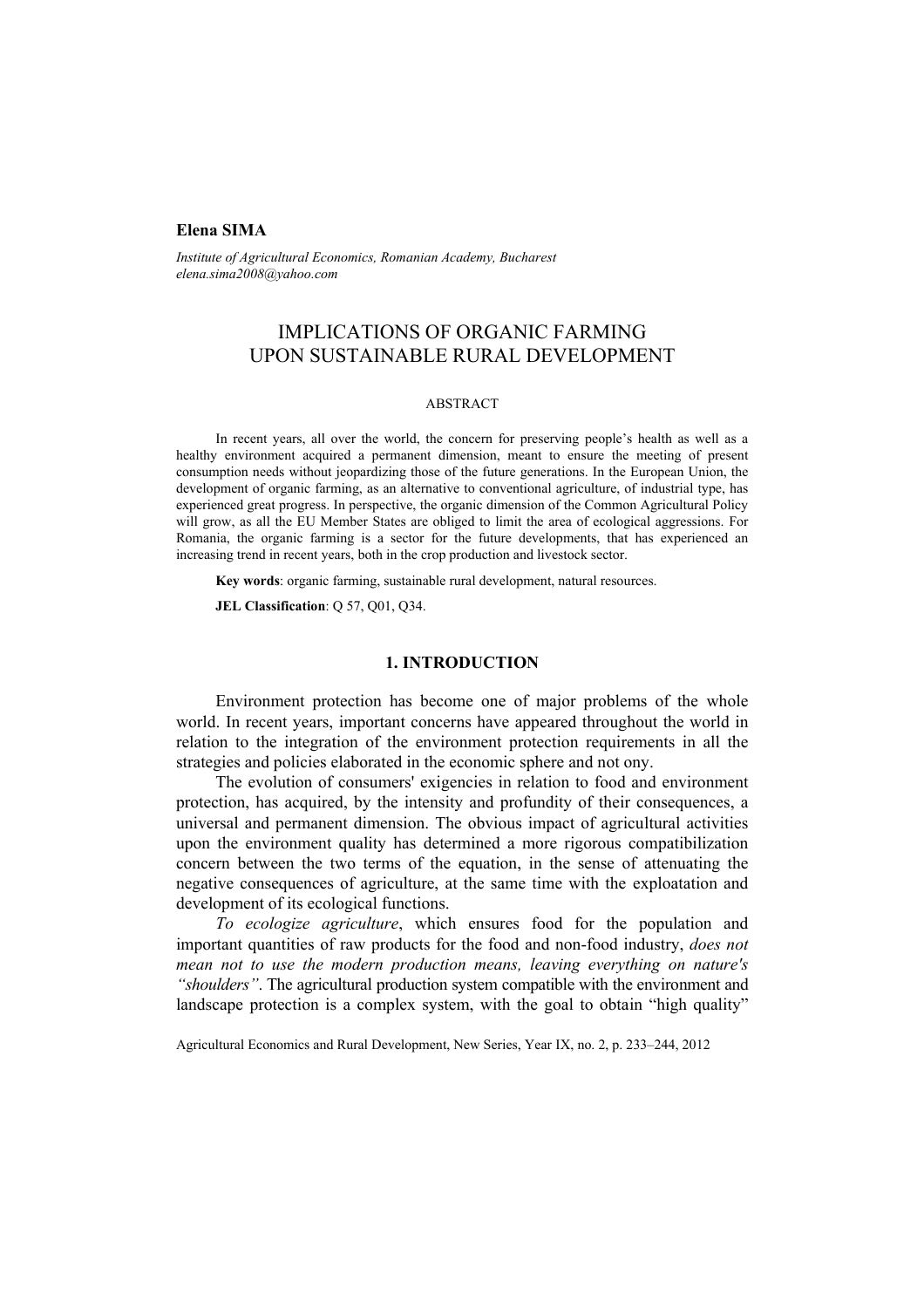foodstuffs. This *system appeals to a serie of modern production techniques, which preserve and at the same time improve soil fertility*. For this, it either does not use synthetic chemical products, neither in the process of obtaining raw products nor in their subsequent processing *(the organic or biological agriculture pattern)*, or it uses them in quantities that are strictly sized by the crop requirements and by the potentiality of the agro-pedo-climate conditions *(the integrated agriculture pattern)*.

The Romanian agriculture has an opportunity that is more and more taken into consideration: the real possibility to obtain ecological (organic) products that are in great demand on the European market as well as on the world markets.

## **2. STATE OF KNOWLEDGE**

In the developed countries, organic farming appeared as an alternative to intensive agriculture, which uses large amounts chemicals. In the ex-sociaslist countries, organic farming emerged as a result of political and socio-economic changes, which determined production decline or the decline of the imports of chemical fertilizers, pesticides and antibiotics and the emergence and development, in a short time, of the subsistence production.

In the sustainable agriculture development context, the "organic" or "biological" agriculture pattern, supported by many ecologists, which totally eliminates the use of chemical fertilizers and synthetic pesticides, is applied on relatively small areas, since the beginning of the '80s, as people became aware of the dangers implied by conventional, intensive farming.

In the field of agricultural policies, the interest in sustainable agriculture development is materialized in the reconsideration of the effects of agriculture upon the environment and of agriculture contribution to its own protection and preservation. That is why, everywhere in the world, but mainly in the developed countries, agriculture and environment enjoy a preferential system of protection by the society, by stimulating the methods of *agricultural production compatible with the environment, soil and natural areas protection*.

The increase of land areas farmed under the organic system is quite significant in Australia, the European Union, Latin America or the United States. In conformity with the data centralized by the Ecology and Agriculture Foundation from Germany, the agricultural land areas farmed under the organic system increased by 26% each year in Western Europe after 1985 and by 20% in the USA after 1989.

In the last years, the total world area farmed under the organic system reached 22 million ha, out of which, 48% in Oceania (with 10.5 million ha in Australia), 24% in Europe (over 1.2 million ha in Italy), 19% in Latin America (3.2 milion ha in Argentina), 8% in North America (over 1 million ha in the USA), under 1% in Asia and Africa.

Although in the developed countries the organic farming rules and principles became a constant of the social life and agricultural policies, however they belong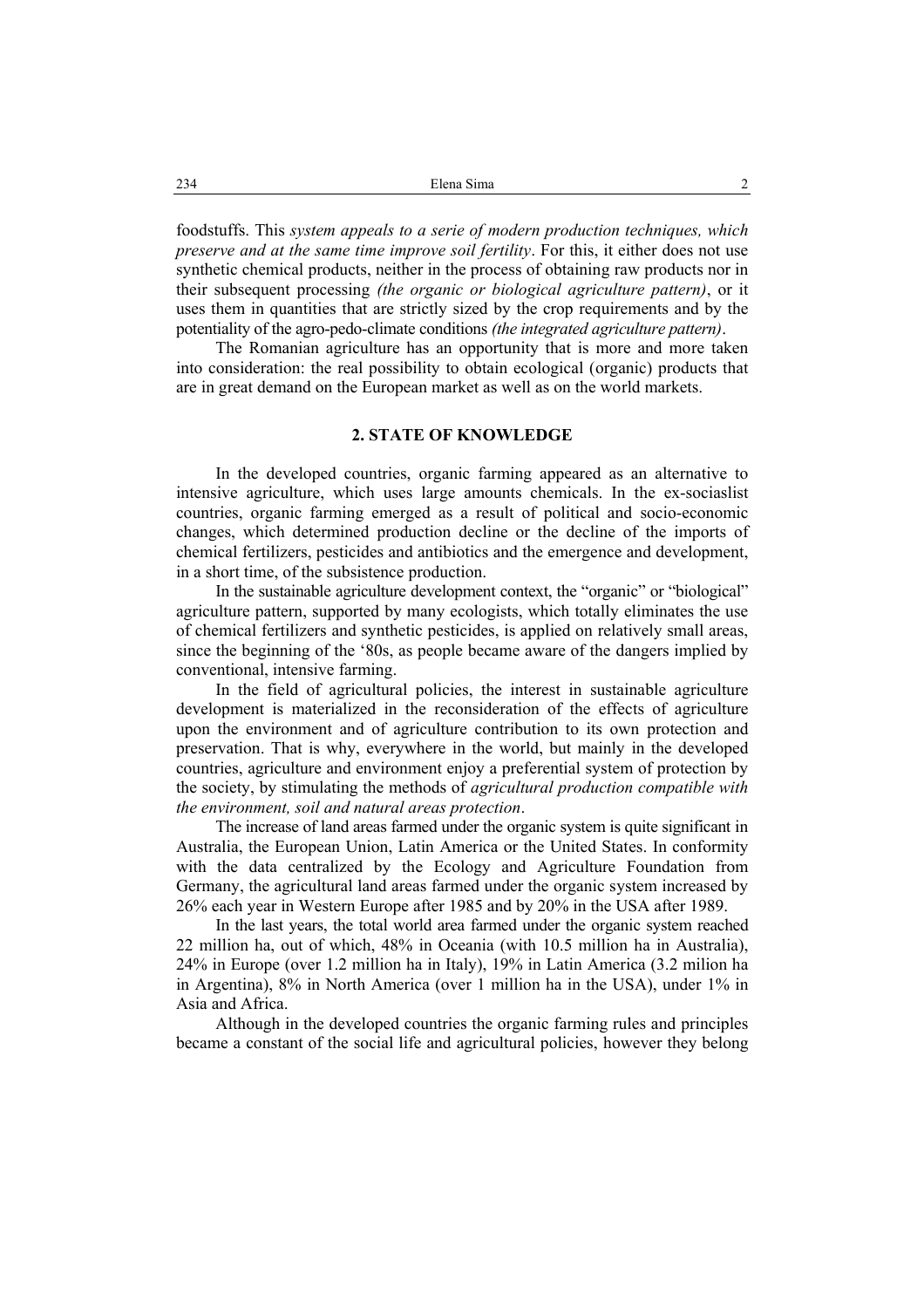to the farming of the future, as in the present stage of human society development, the full replacement of inputs by natural resources and mechanisms regulating the agro-eco-systems has the great disadvantage that it increases the production costs by about 60% and reduces the level of profits by 25–30%. In addition, the market of "bio" products is quite small and it is addressed to a small segment of consumers, although it is expected that the share of organic products in total agrifood products market will grow from 1–3% to 5–10% in Europe and USA.

There is few information on the world production and trade with organic products. However, according to the few available data, it is considered that the international organic agri-food market experienced a *strong positive trend*.

The *production* of foodstuffs and beverages in conformity with the organic farming principles is obtained in commercial quantities in the developing countries from Africa; in countries in the Asia-Pacific zone; in developing countries in Central and South America; in the EU-Member States; in countries in Central and Eastern Europe; USA; Canada; Australia; Japan.

*In the developing countries*, the production and supply of organic products mainly consists of fresh fruit and vegetables, aromatic plants and spices, tea, coffe and cocoa, oilseeds, sugar and rice.

*In the developed countries*, the production and supply of organic products mainly consists of meat and meat products, milk and dairy products, alcoholic drinks and other industrially processed organic products, while observing the organic principles.

The consumption of organic products is located in a few EU countries, namely Germany, France, England, Netherlands and Denmark, in Switzerland, in the USA and Japan.

The integration of environment protection into the overall socio-economic activity, the increase of economic and ecological performances as well as the modification of the production and consumption patterns are supported worldwide by a series of legal, institutional and financial tools.

A production management system is applied in the organic farming that promotes and improves the health of agro-systems, protects biodiversity, the biological cycles and the soil micro-biological activity, obtaining high quality and healthy agricultural products, which can be sold at much higher prices than the conventional products. This has a multitude of benefits, both for farmers and for consumers. At the same time it prevents soil erosion, it protects water quality, it promotes biodiversity, saves energy, reduces the effect of the climate disasters, it supports real economy development, it adjusts the social and economic benchmarks in the rural area, it redefines the farmer's profession, it protects the next generations, removes the chemicals from food, it develops the "good taste for food", it also protects farmers' health and provides opportunities for family business development.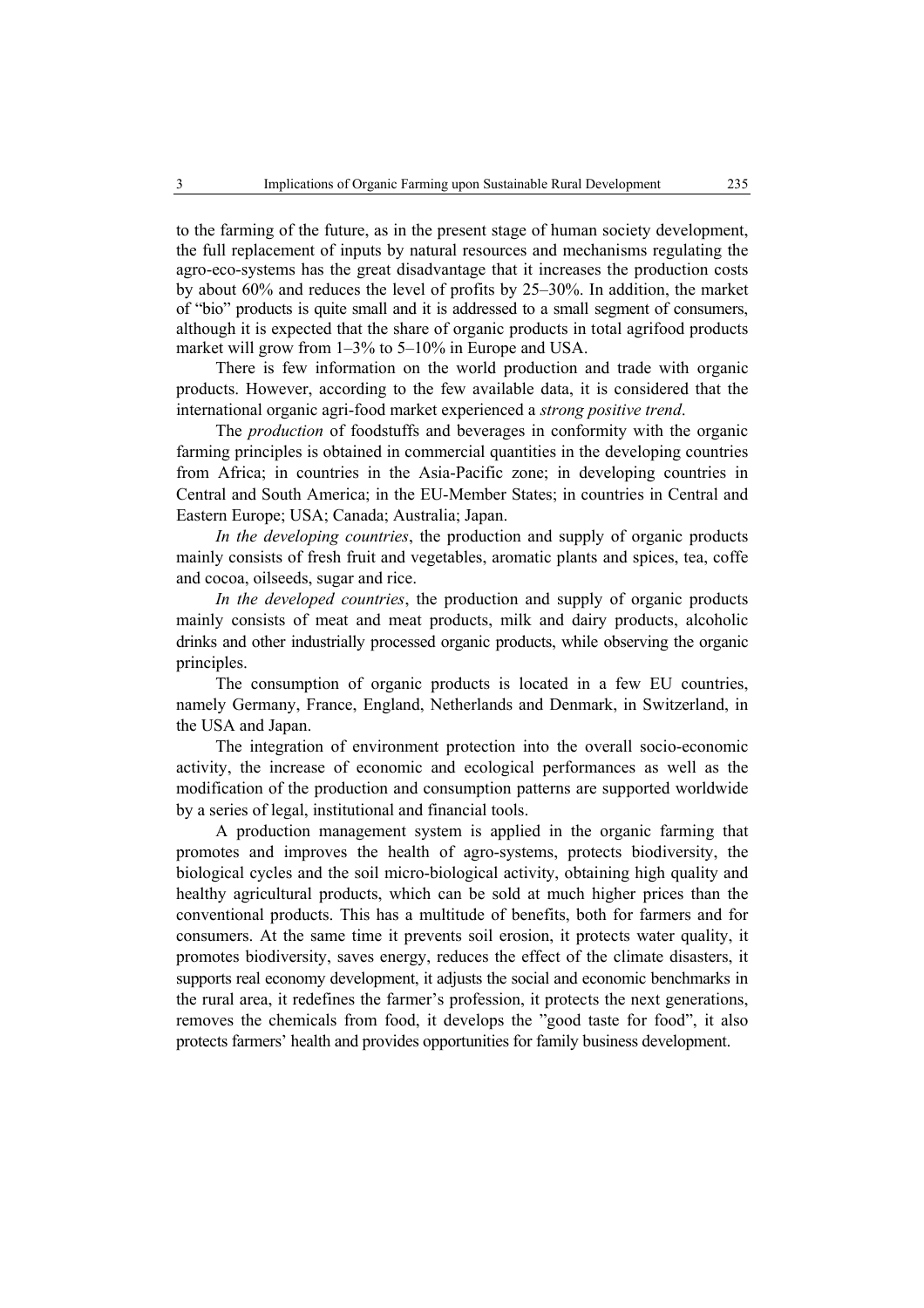#### **3. MATERIAL AND METHOD**

The whole information volume in this article was obtained through specific selective research methods, while respecting all the methodological stages: identification of the researched issue, research framework delimitation, information collection, data processing, analysis and interpretation and drawing up the conclusions.

The office research also played an important role in the paper, which consisted in the identification of other studies and articles on the same subject, and in the processing of certain statistical data. Hence, the information sources can be classified into governmental sources (statistic, ministerial and from the research institutes), and into non-governmental sources (independent publications).

As the statistical data on organic farming and its impact upon the economy, environment and human society are very few, the research results are based on a series of qualitative analyses, on the one hand, and on a series of logical rationales, on the other hand.

#### **4. RESULTS AND DISCUSSIONS**

Without pretending to become a priority segment of agriculture, the organic farming, which fully eliminates the use of chemical fertilizers and pesticides, has a chance to develop in Romania. In specialists' opinion, "it might be a historical mistake for Romania if this country did not try to support the organic farming pattern", as the experiments made by other Western countries prove that organic farming is one aspect of sustainable agriculture development, defined by Philippe Vasseur in 1996 as "being an *economically viable agriculture*", which means that it must supply the markets with the necessary products and permit producers to live on their own production; *ecologically healthy*, which means to produce healthy food, not to pollute water and not to erode the soil; and *socialy fair*, which means to maintain jobs in place and to have a good land management through a good distribution of land and support".

#### **4.1. Particularities and elements defining organic farming**

Mankind's progress is generally based upon the new technical and scientific discoveries. In spite of this, however, the human society's development imposes the reactivation of some older technological systems, that are effcient in solving up the problems that have emerged. Thus, in the last decades of the last century, a new field of activity appeared and developed, i.e. *organic farming*.

Most specialists agree that *organic, biological or ecological agriculture* promotes a component of a sustainable agriculture system, as well as an alternative to *conventional, intensive agriculture, of industrial type*, which, day by day proves its limits and drawbacks with regard to the quality of the products obtained and its negative influences upon the environment, by the use of huge amounts of chemical substances (chemical fertilizers and chemicals for the control of pests and diseases).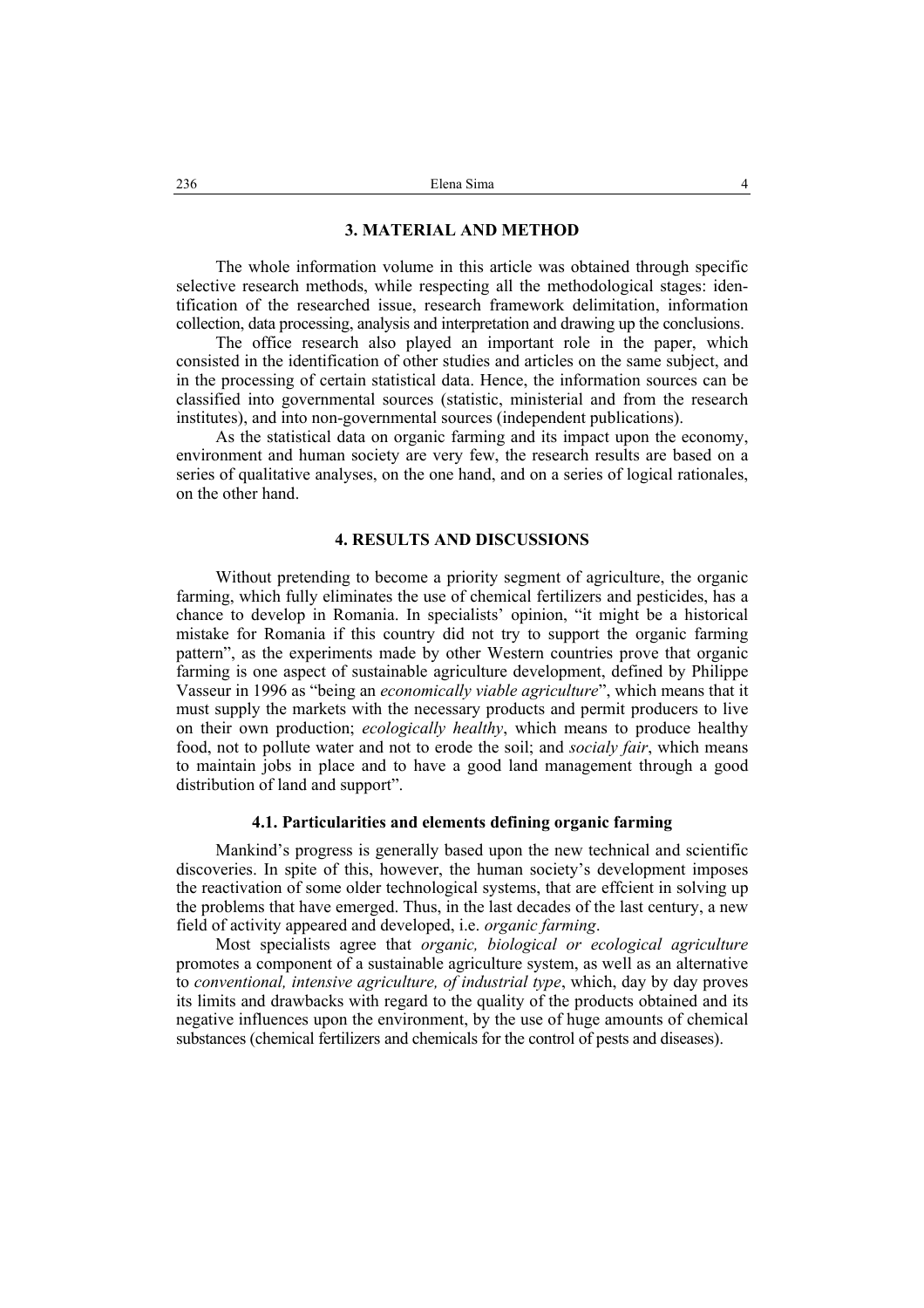In the European Union, in conformity with the *European Council Regulation (EEC) no. 2092/1991*, of June, 24 and its amendments, the following terms are used, with the same meaning: organic agriculture (in England); biological agriculture (in Greece, France, Italy, Netherlands and Portugal); ecological agriculture (in Denmark, Germany and Spain).

The organic agri-food production favours the use of renewable resources, the recycling and return to soil of the nutrients from waste. It avoids the use of chemical synthetic products and of the Genetically Modified Organisms (GMOs) – organisms/crops to which, by means of some modern genetical engineering techniques (named biotechnologies), certain genes are transferred by reproduction and/or recombination. In organic farming, only organisms/crops obtained by conjugation, transduction and hybridation are used.

The ecological, biological or "bio" agrifood products are obtained in smaller quantities, are more expensive than the agri-food products resulting from conventional farming; they are extremely favoured by consumers instead, as they are high quality products, healthy and tasty, mainly when they are consumed fresh or less processed.

The organic or biological agri-food production is obtained according to a series of *regulations*, which govern both the production of raw products, processing, labelling and sale of products, as well as the imports and exports of organic agrifood products from third countries, whose organic production and control criteria have been acknowledged by the habilitated international bodies. Beside these regulations, farmers also have to comply with certain basic environmental standards, the respect of which is compensated by agro-environmental premia, others with no financial compensation, the "polluter pays" principle being applied.

# **4.2. The Romanian agri-food production development according to the organic farming principles**

In Romania, in conformity with the legislation into effect, the term *ecological* is similar with the terms *biological*, *organic* or with their combinations: *organobiological* and *bio-organic*. The process of national legislation harmonization with the EU legislation was completed in the year 2003; the terms ecological, biological, organic agriculture are used with the same meaning, conceptually defining the systems of productions which create conditions for re-using the lost energy in the production process and ensure a balance between the three dimensions of the agricultural system: economic, social and ecological.

In our specialists' opinion, Romania has national and human potential for organic farming. That is why, the concern for promoting the organic farming specific rules and principles is supported by a legal framework harmonized with the EU legislation, as well as by an institutional framework from both the public and the private sector.

The organic agri-food production is a relatively new field for the Romanian farmers. It emerged as an alternative to the approach to get closer to the EU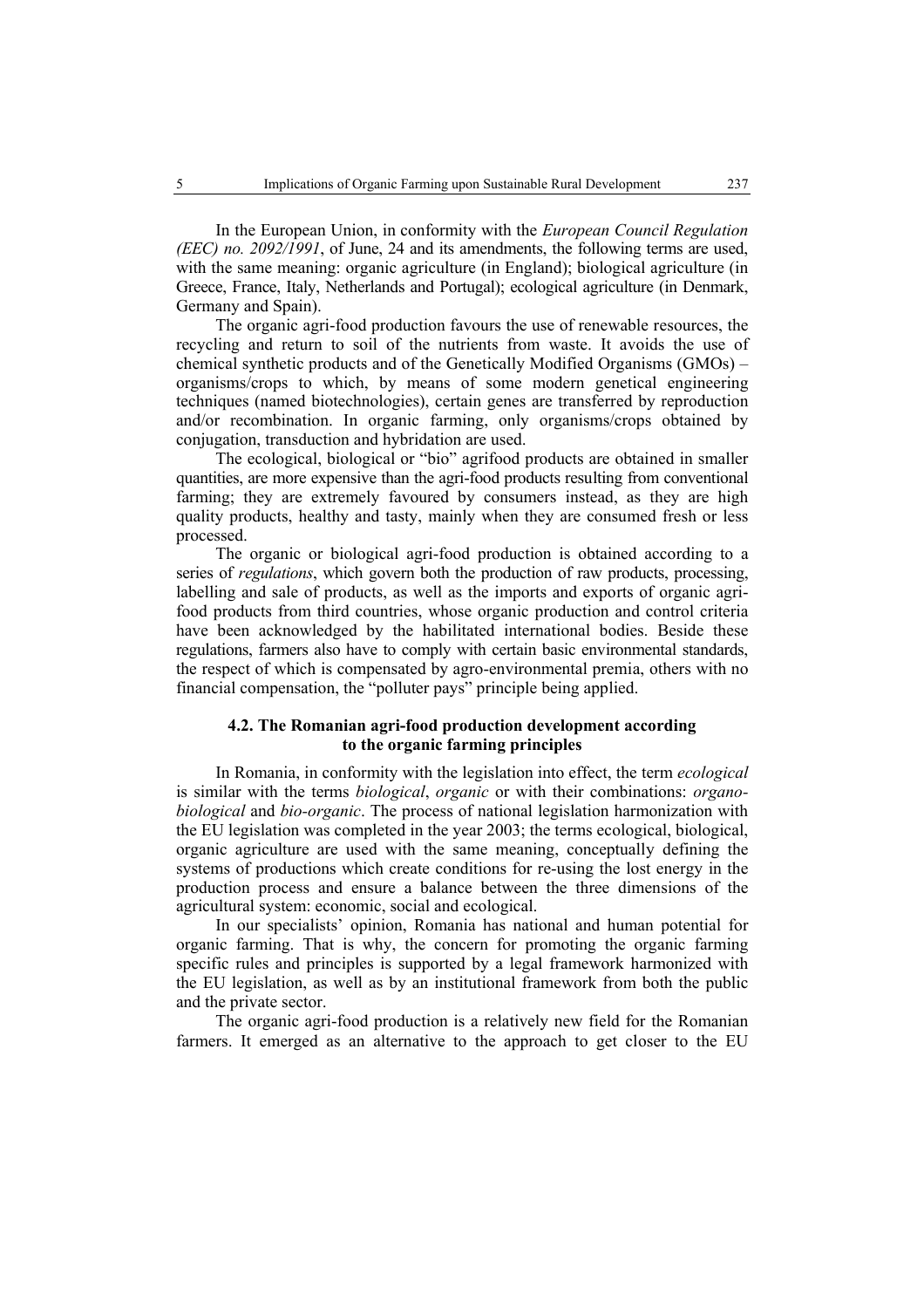standards, where the conventional industrial-type agrifood production proves its limits as time passes, as well as its drawbacks as regards the quality of products and the negative influences upon people and environment.

# **4.3. The legal framework of the Romanian organic agrifood production**

*The organizational and technical framework* under which organic agri-food products are obtained, prepared, imported/exported and/or sold in Romania is regulated by: Government's Emergency Ordinance no.34/2000 on organic agrifood products; Law 38/2001 – law-framework for organic farming, harmonized with the EU Regulations; Government's Decision no.677/2001 on the establishment of the Institute for Food Bioresources as body for accrediting the inspection and certification bodies and for quality testing and research in the field of organic farming; Law no.166/2002 on farm operation, by which family farms are stimulated to use the organic farming practice; Government's Decision no. 917 of September 13, 2001, for the approval of the Methodological Norms for applying the provisions of the Emergency Ordinance no.34/2000 on the organic agri-food products; the Order of the Minister of Agriculture, Food and Forestry no.70/2002 on the establishment of the "Commission for Organic Farming Development in Romania"; the Minister's Order no.186/202 for the approval of the inspection requirements and precaution measures within the program of inspection and registration of the operators on the organic agrifood market. The Minister's Order no.721/2003 for the approval of Rules regarding the imports and exports of organic agri-food products; the Minister's Order no.527/2003 for the approval of the Rules regarding the inspection and certification system and the conditions for accrediting the inspection and certification bodies in organic farming, etc..

At the establishment of rules and principles of organic agri-food production from the Romanian legislation the following regulations were taken into consideration: the European Council Regulation (EEC) no.2092/1991 June 24 and its amendments; the European Council Regulation (EC) no.1805/1999; the Regulations of the International Federation of the Movements for Organic Agriculture (IFMOA), etc.

## **4.4. The institutional framework of the Romanian organic agri-food production**

*The institutional framework for promoting the Romanian organic agrifood production* is suppported by a series of governmental bodies and many nongovernmental organizations.

*The governamental bodies* in Romania have at their head the Ministry of Agriculture, Forests and Rural Development. The following are under the subordination of this ministry: the National Authority of Organic Products; the Institute for Food Bioresources; the Food Research Institute; the National Agency for Agriculture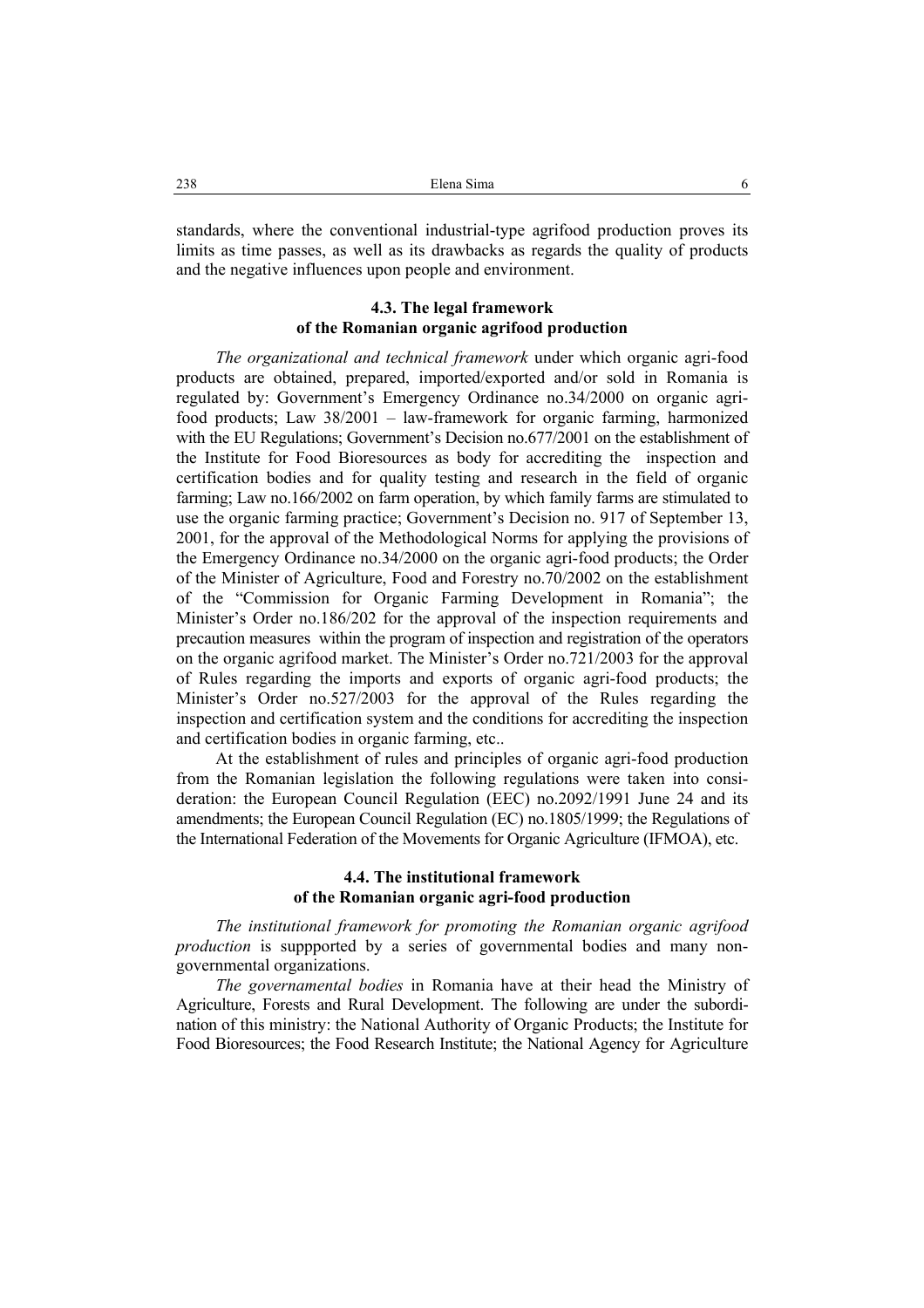Consultancy; The Academy of Economic Sciences; The Academy of Agricultural and Forestry Sciences "Gh. Ionescu Sisesti"; the University of Agricultural Sciences and Veterinary Medicine; Bioterra University – Bucharest, etc.

The number of *non-governmental organizations* identified in Romania total more than 27,000, with activities in the cultural, scientific, environmental areas etc.; out of these, about 60% are associations, 30% foundations and 10% unions and federations, all being established by Government't decisions.

After 1990, about 300 NGOs emerged concerned with environment protection. These are located in big cities, have 10–50 active members; they are generally based on international funding, although they do not function at international level; in general, they are established as local citizens' organizations or as groups of professionals in the field of environment protection.

In the university and research sector, NGOs emerged from lack of resources necessary to ensure an efficient educational process. They co-operate with the local authorities and less with the central authorities, being confronted with problems related to: (insufficient) technical assistance, (inadequate) legal framework, official registration, limited access to the communication means, lack of specialized staff.

Here are some examples of NGOs in Romania concerned with the organic farming practice: The National Federation of Organic Farming (NFOF) – president: Ion Toncea; The Farmer's House Foundation, Bucharest – president Emil Grasu; vice-president Alberto Palombi; Agroecologia, Cluj-Napoca – president Avram Fitiu; The International Center of the Environmental Association in the Balkans for Agricultural and Food Protection – secretary: Ph.D.engineer Cristian Kleps, etc.

At present, in specialists' opinion, the municipality Cluj-Napoca is the "integrating pole" of farmers who put into practice the organic farming principles in Romania, because, at an yearly conference initiated by "Bioterra", the National Federation of Organic Farming (NFOF) was created, several asociations of farmersecologists from our country being part of this federation, namely: "Bioterra", "Agroecologia" and "Agri-eco" from Cluj Napoca; The Romanian Association for Sustainable Agriculture – "RASA" located in Fundulea, Calarasi county; "Ecorural" with the central office in Bucharest, ect.

# **4.5. The market for organic agri-food products in Romania**

With the EU enlargement, the ecological side of the agricultural policy will increase in focus; this trend is also a concern of the EU Member States, as they are obliged to limit the sphere of ecological aggressions and to comply with the quality standards imposed for all agri-food products, supported by an extremely rigurous certification system.

Organic farming is a field with great opportunities for our farmers. In this respect, most specialists agree that "the concern for organic farming is neither a whim nor a fashion".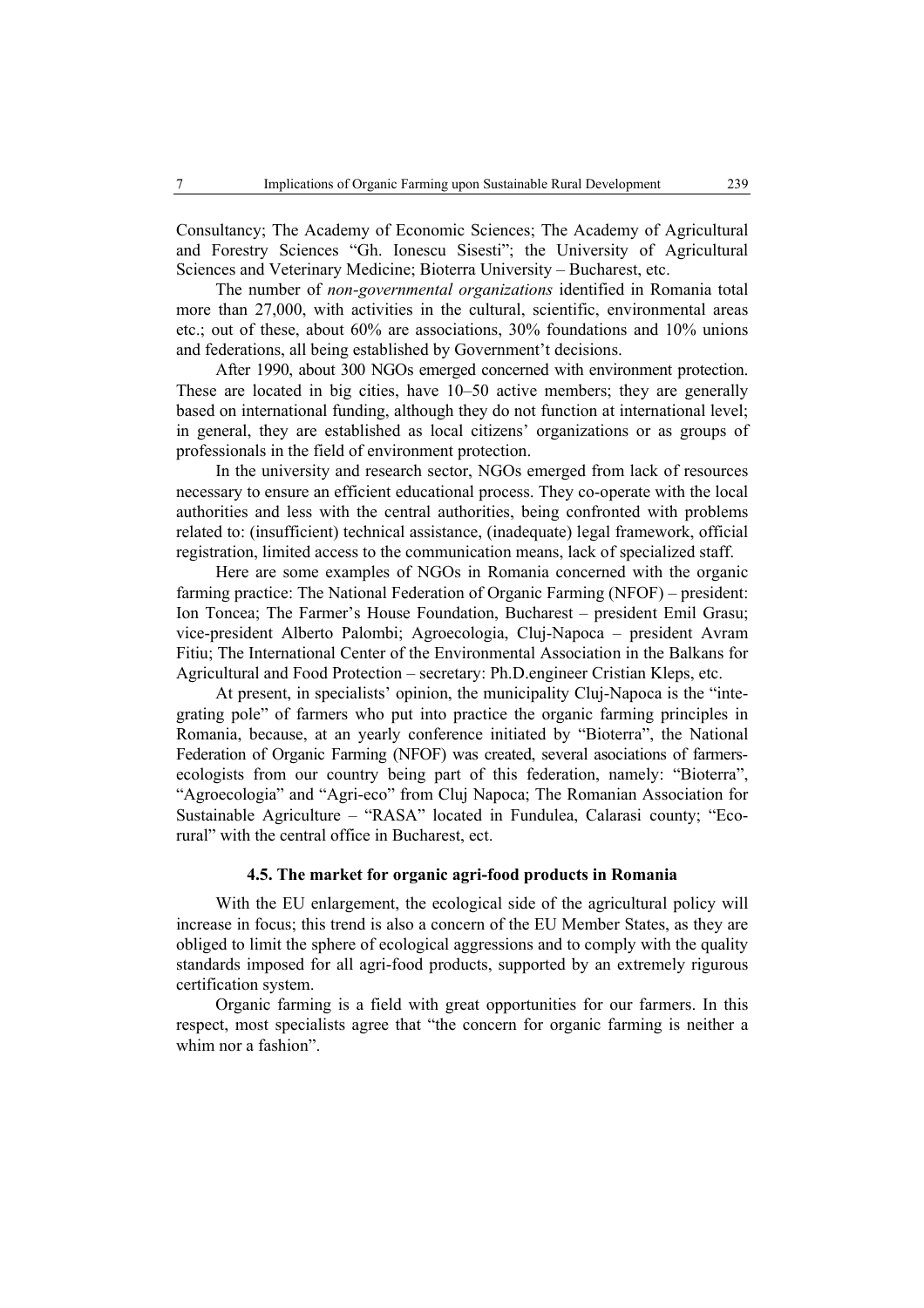The potential of Romanian agriculture to produce agricultural products under organic farming conditions accounts for minimum 15% of the agricultural area of our country, according to the specialists' estimates. At this moment, in Romania, quite a large share of agriculture may shift to the organic farming practice, as millions of hectares of land have not been fertilized or chemically treated for many years; organic farming is not only a profitable alternative, but also an ideal change in the production system.

The Romanian organic agri-food products have been exported, even since 1998, mainly to Germany, France, England, Netherlands, Denmark, such products being appreciated by most EU consumers.

The German market for "bio" products is considered to be an extremely competitional market from the point of view of marketing networks, of the quality of products, of prices and advertising methods; Germany is the greatest European market for such products and the second market in the world, after USA; the consumption of these products will follow an increasing trend in the years to come, according to the estimations of UNCTAD/WTO International Trade Center from Geneva.

On the French market, the consumption of "bio" products increased by about 20% on the average each year in the last few years, representing an important outlet for the specialized exporters.

The British market of "bio" products doubled its size in the last two years, the coverage of the demand for fresh vegetables and fruits, cereals, meat and dairy products from imports amounted to 60–70% on the average, with extremely favourable development perspectives.

The consumption of "bio" products on the Dutch market is lower than in Germany, France or England, although Netherlands is one of the main European importers of such products, which they process in their own industrial plants, reexporting them to other European countries afterwards.

Denmark is a market with a high quality standard for the organic agri-food products, the average annual growth rate of the organic products sales in the last years being very high, i.e. 30–40%; this country's government encouraged the domestic production and consumption of such products.

Spain and Italy are important cereal, vegetables, and olive producers, as well as consumers of organic agri-food products.

In perspective, the CAP concern for organic farming will increase. The experts in this field expect that the food products obtained under organic farming conditions will reach 5.5% of turnover.

### **4.6. Financial support of organic farming in Romania**

Considering the main contribution of organic farming to sustainable development through its capacity to enhance biodiversity, to protect the environment and increase soil fertility, the farmers in this sector receive support through the agro-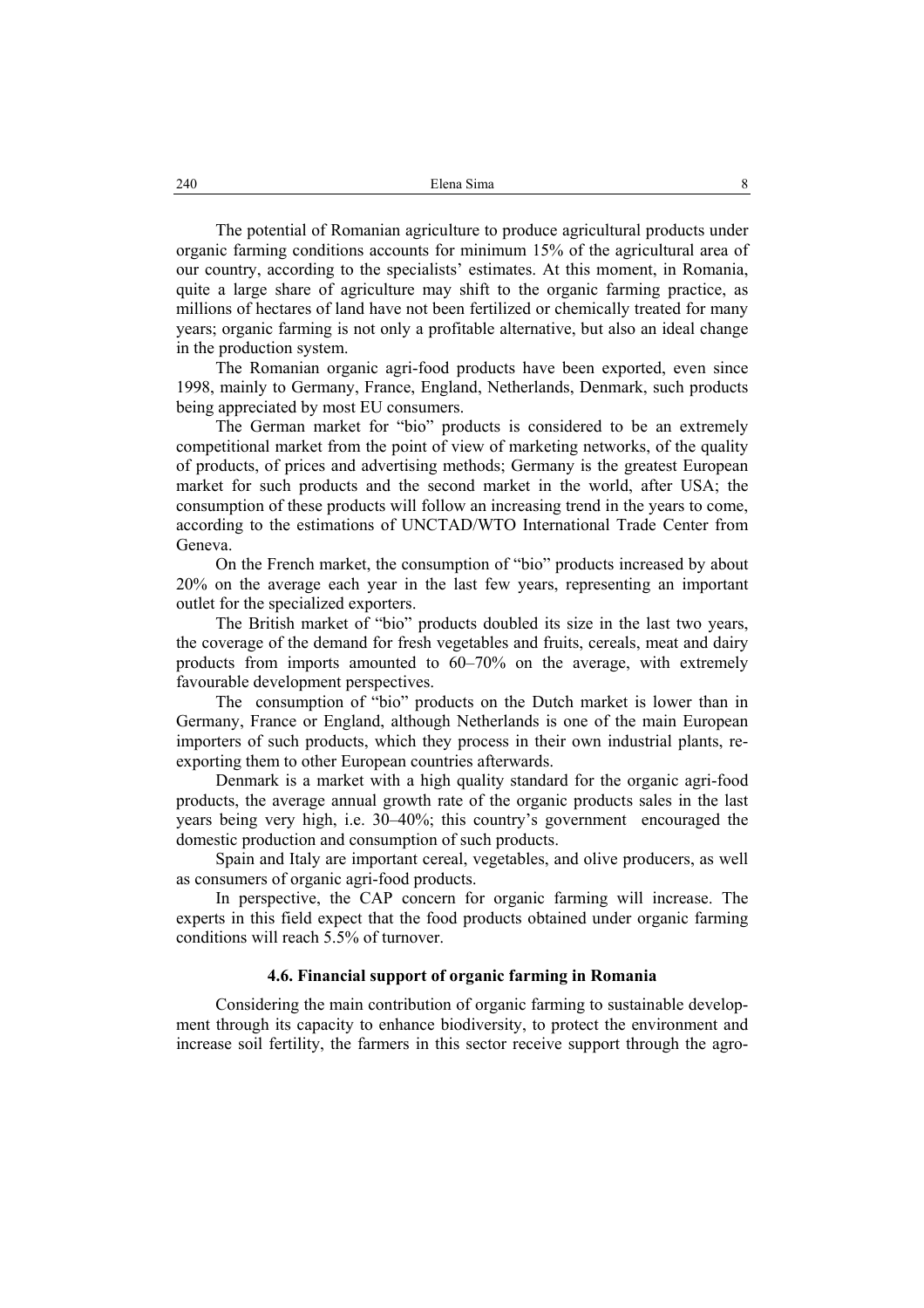environmental measures of the European Commission. In Romania, the organic farmers can benefit from financial support for the certified production, through the National Rural Development Plan (NRDP) – agro-environment sub-measure under Axis 2, through the European Agriculture and Rural Development Fund (EARDF) non-refundable, in conformity with the (EC) Commission Regulation no. 1698/ 2005.

| <b>Sub-measures</b>                                                      |                                                                                                                      | Payment<br>(EUR/ha/year) |
|--------------------------------------------------------------------------|----------------------------------------------------------------------------------------------------------------------|--------------------------|
| Sub-measure 1. Organic Farming                                           |                                                                                                                      |                          |
| Package 1.1: Conversion to Certified Organic Farming                     |                                                                                                                      |                          |
| Option 1.1A                                                              | Crops on arable land in conversion                                                                                   | 233                      |
| Option 1.1B                                                              | Permanent grassland in conversion                                                                                    | 101                      |
| Option 1.1C                                                              | Vegratble crops in conversion                                                                                        | 343                      |
| Option 1.1D                                                              | Aromatic and medicinal plants in conversion                                                                          | 220                      |
| Option 1.1E                                                              | Perennial crops in conversion                                                                                        | 414                      |
| Package 1.2: Maintaining the Certified Organic Production                |                                                                                                                      |                          |
| Option 1.2A                                                              | Certified arable crops                                                                                               | 205                      |
| Option 1.2B                                                              | Certified permanent grassland                                                                                        | 81                       |
| Option 1.2C                                                              | Certified vegetable crops                                                                                            | 319                      |
| Option 1.2D                                                              | Certified aromatic and medicinal plants                                                                              | 195                      |
| Option 1.2E                                                              | Certified perennial crops                                                                                            | 375                      |
| Sub-measure 2: Extensive Grassland Management                            |                                                                                                                      |                          |
| Package 2.1: Extensive management of grassland outside the mountain area |                                                                                                                      |                          |
| Basic package 2.1                                                        | Extensive management of grassland outside the                                                                        | 134                      |
|                                                                          | mountain area                                                                                                        |                          |
| Option 2.1A                                                              | Fertilization limitation                                                                                             | 59                       |
| Option 2.1B                                                              | Traditional rural landscape preservation                                                                             | 91                       |
| Package 2.2: Extensive Management of Grassland in the Mountain Area      |                                                                                                                      |                          |
| Basic package 2.2                                                        | Extensive management of grassland in the mountain                                                                    | 194                      |
|                                                                          | area                                                                                                                 |                          |
| Option 2.2A                                                              | Fertilization limitation                                                                                             | 59                       |
| Option 2.2B                                                              | Traditional rural landscape preservation                                                                             | 127                      |
| Sub-measure 3: Water and Soil Protection                                 |                                                                                                                      |                          |
| Package 3.1:                                                             | Green crops                                                                                                          | 144                      |
| Package 3.2:                                                             | Transformation of arable land into grassland<br>$S_{\text{current}}$ Method Durch Development Discovery $2007, 2012$ | 115                      |

*Table 1*  Agro-environmental payments by sub-measures and support packages

*Source:* National Rural Development Program 2007–2013.

At the same time, community support is received for promoting the organic products, through co-financing programs, with 50% funding from the European Commission, 20% from the professional organizations and 30% from the state budget, according to the procedure from (EC) Commission Regulation no. 1071/2005.

The agro-environmental payments can be received by the farmers or other agricultural land users (arable, pasture, grassland, vineyards and orchards) who make voluntary agro-environmental commitments for a 5-year period from the date of first payment receipt.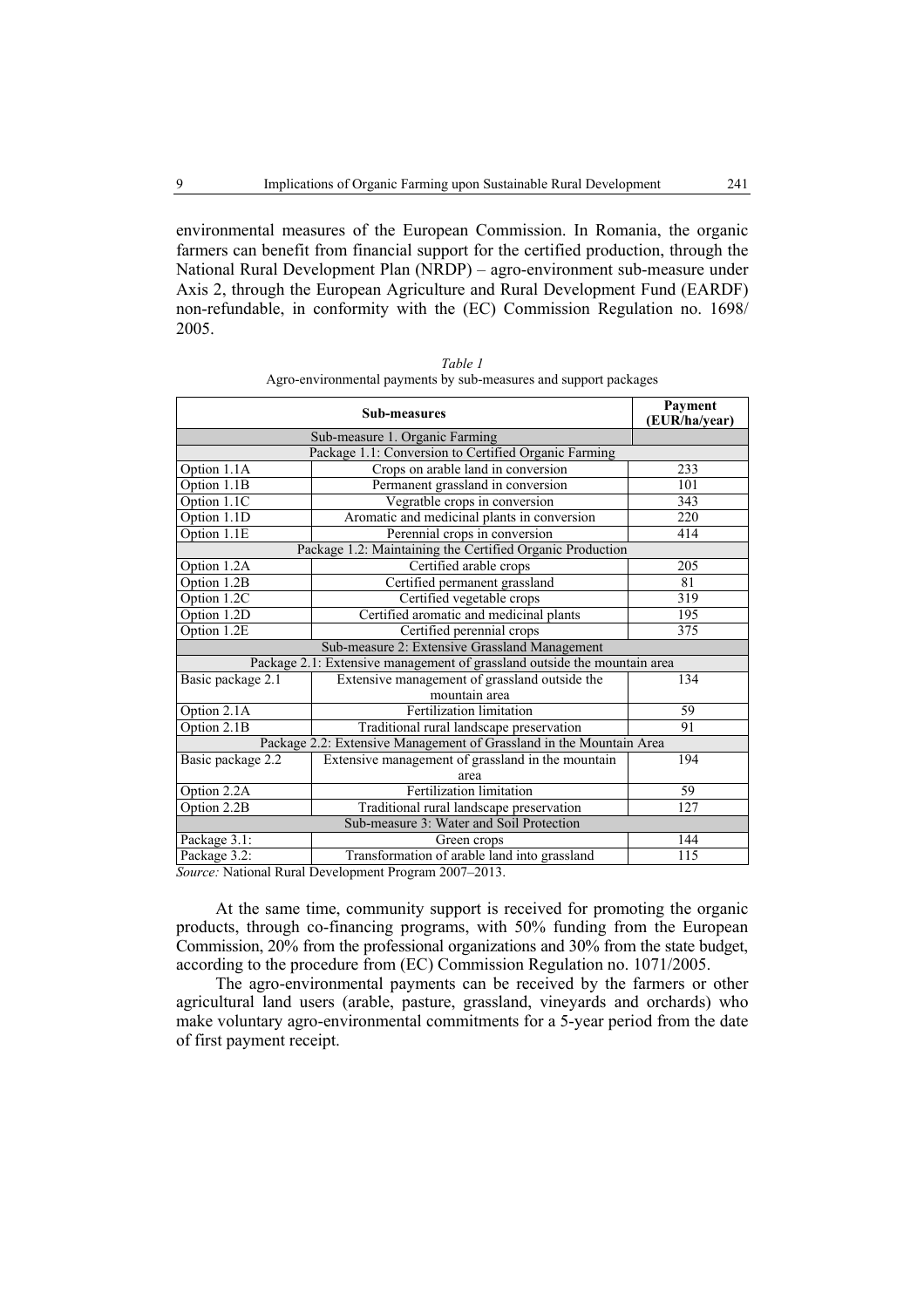These payments can be also received by other land users in the case when this is justified by reaching the environmental objectives.

The agro-environmental payment is a fixed amount and represents a compensation for the income losses, the additional costs and transactional costs borne by farmers as a result of undertaking the commitment. Accoding to (EC) Council Regulation no. 1698/2005, the agro-environmental payments cover those commitments that exceed the compulsory standards specified by the (EC) Council Regulation no. 1782/2003 (Art. 4 and 5 and Annexes III and IV), as well as the minimum requirements, with regard to the Good Agricultural and Environmental Conditions (Annex V of the Regulation) referring to the application of fertilizers and crop protection products and other compulsory requirements from the national legislation and specified in NPARD, which means that the minimum requirements are not included in the calculation of compensatory payment.

Under the measure, in relation to the genetic resource in agriculture and biodiversity preservation, additional sub-measures are also stipulated, referring to the preservation of endangered autochthonous breeds and preservation of traditional orchards; under the objectives targeting biodiversity preservation and water and soil protection, additional sub-measures are stipulated to support the grass belts and protect the natural habitats, the wild species, with implementation in the period 2009–2010.

The agro-environmental payments are complementary to the support provided under CAP Pillar 1, as well as to other rural development payments provided under NRDP and interact with the measures of Axis 1 with agro-environmental relevance – support for professional training, counselling systems, farm modernization and adding value to primary products from the agricultural and forestry sector. It is necessary to combine these measures, where possible, in order to support the complex development of organic farming and of the high-natural value agricultural systems and increase the number of beneficiaries.

In the countries with a developed organic farming sector, there are complex financial support mechanisms, tax exemptions, production and export premia, direct payments, etc. These are meant to make up for the production losses and the additional costs associated to organic farming.

The economic efficiency analysis and the establishment of modalities to ensure the viability of the organic farming activities and increase the organic farm profitability, through governmental subsidies included, are priorities that, conjugated with the individual and group efforts at local level and with the political support, can contribute to the support to sustainable development of the Romanian countryside.

#### **5. CONCLUSIONS**

In the European Union, the trend followed by agriculture development is sustainable agriculture. Thus, the agrifood production of the EU Member States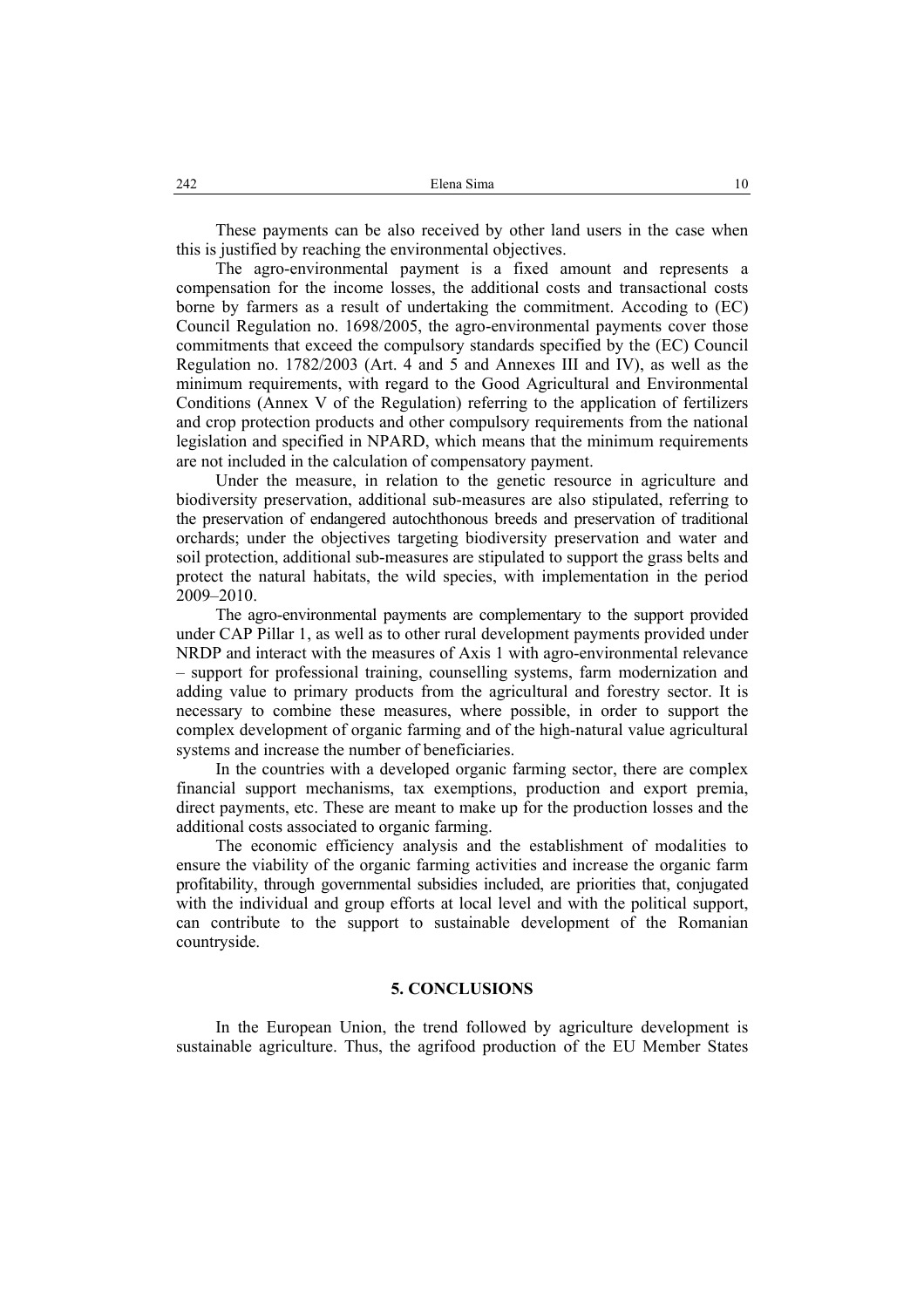should follow the market economy co-ordinates, while caring for environment protection and improvement, and meeting the domestic needs and the requirements of the world community. The drawing up of the strategy of agriculture development harmonization with maintaining the ecological equilibrium is identified with the implementation of the sustainable agriculture system (viable, stable, ecological, organic).

Environment protection has become a distinct policy in the European Union with the signing of the Single European Act (1989), which relaunched European construction and legally integrated the environment issues into the sphere of Community competences. It got a clearer shape and became one of the most important European concerns after the Maastricht Treaty (1992), when the objectives, principles and decisional procedures were established, necessary to repair what was called an "ethnical fracture" between nature and agriculture.

In perspective, the Common Agricultural Policy will focus much more on the *ecological aspect of farming activity*. The European farmer is more often regarded both as a producer and an active entity in the protection and preservation of the natural environment. This new image will be increasingly promoted in order to justify public intervention in favour of farmer income support.

The organic products contribute to keeping people in good health, ensures water protection against synthetic pesticides and fertilizers, provides solutions for farmers to surmount their professional difficulties and for rural area development; it also ensures a healthy future for the next generations. The reasons why we should have an ecological agriculture are the following: protect the next generations; remove chemicals from our tables; try better tastes; protect farmer's health; support to small farmers; security against bad weather conditions; soil erosion prevention; water quality protection; save energy; promote biodiversity; support to a real economy.

The ecological agriculture does not exclude the use of modern production means. The agricultural production system compatible with the requirements of environment and natural landscape protection is a complex system. This system appeals to a series of modern production techniques, which preserve and at the same time improve soil fertility. In order to achieve this, either it does not use synthetic chemical products, not even in the process of obtaining raw products or in their processing, or it uses these synthetic products in limited amounts according to the strict requirements of crop development and to the potentiality of the agricultural, soil and weather conditions.

The obvious impact of farming activities upon the environment quality determined an increased concern for compatibilization between the two terms of the equation. These orientations reflect the new evolutions of the sustainable development process in the rural area and an ecological approach to agriculture.

In Romania, organic farming is a dynamic sector that has experienced an increasing trend in recent years, both in crop production and in the livestock sector. The state and private organizations are deeply involved in producers' information,